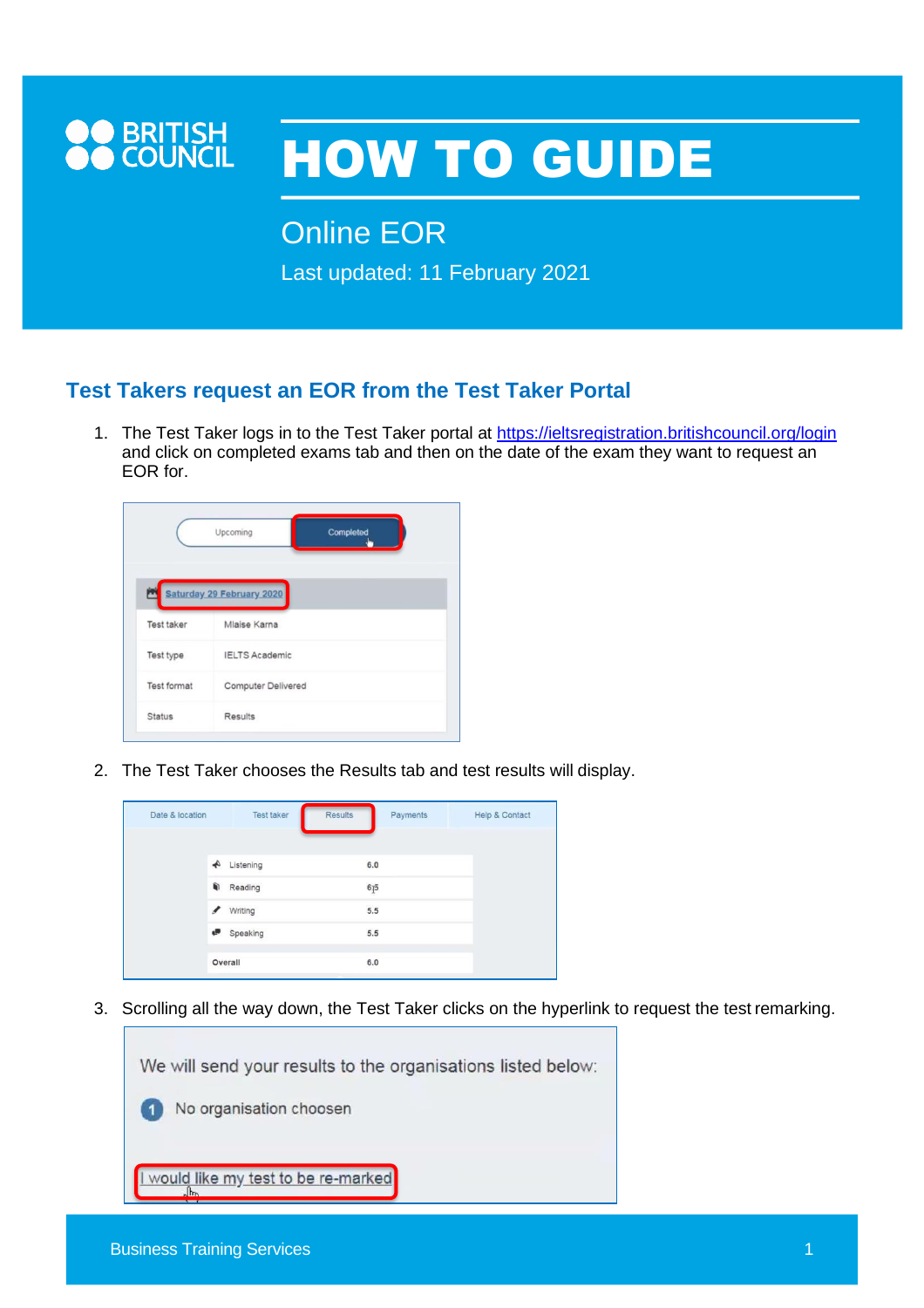4. The test taker will see a brief overview of the remarking and the EOR fee.



5. The Test Taker can select one or all modules they would like to be get remarked and provide a justification for their request.



6. If the deadline for applying for an EOR has passed, the Test Taker should also contact the center directly. Next, the Test Taker can upload supporting documentation, if required. They can upload up to two files.